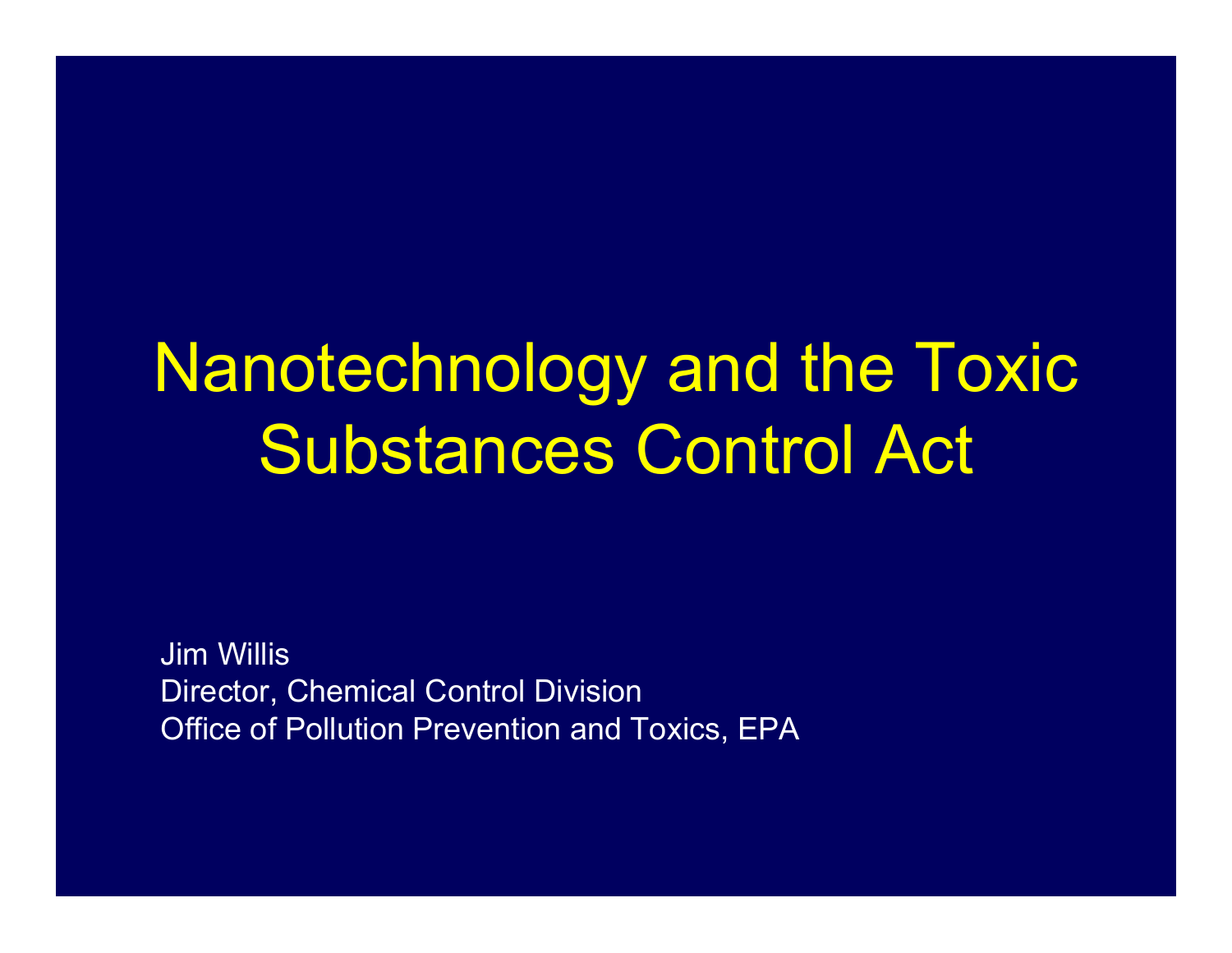#### **Overview**

- •Public Meeting
- $\bullet$ Science Policy Council Workgroup
- $\bullet$ TSCA as a possible "Toolkit"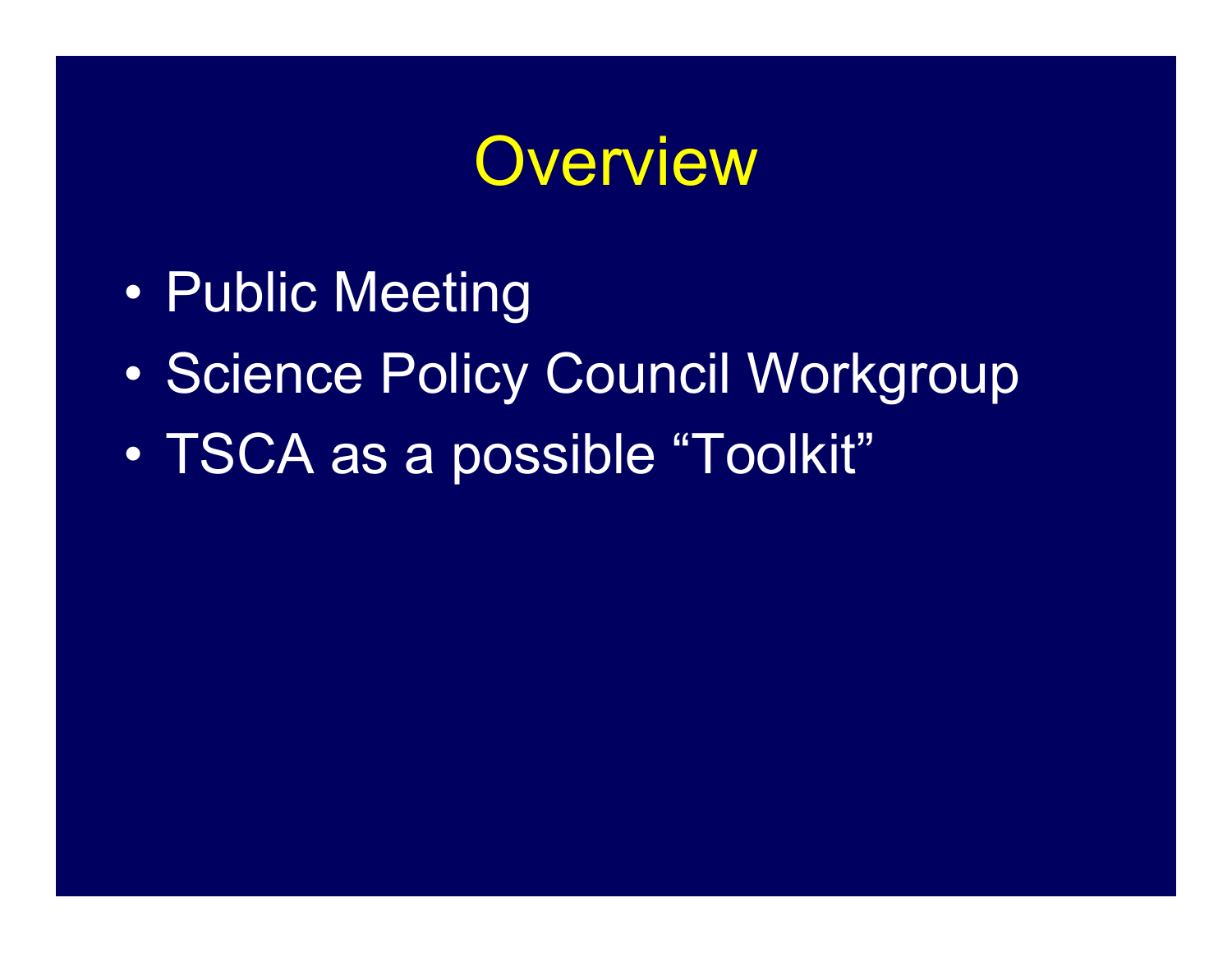## Public Meeting

- $\bullet$ Announced on May 10 (70 FR 24574)
- Will be held on 23 June from 9 AM to 5 PM
- Venue Washington Plaza, 10 Thomas Circle, NW, Washington DC
- $\bullet$  Opportunity to collect views of all stakeholders
- Requests to provide oral comments must be submitted by June 9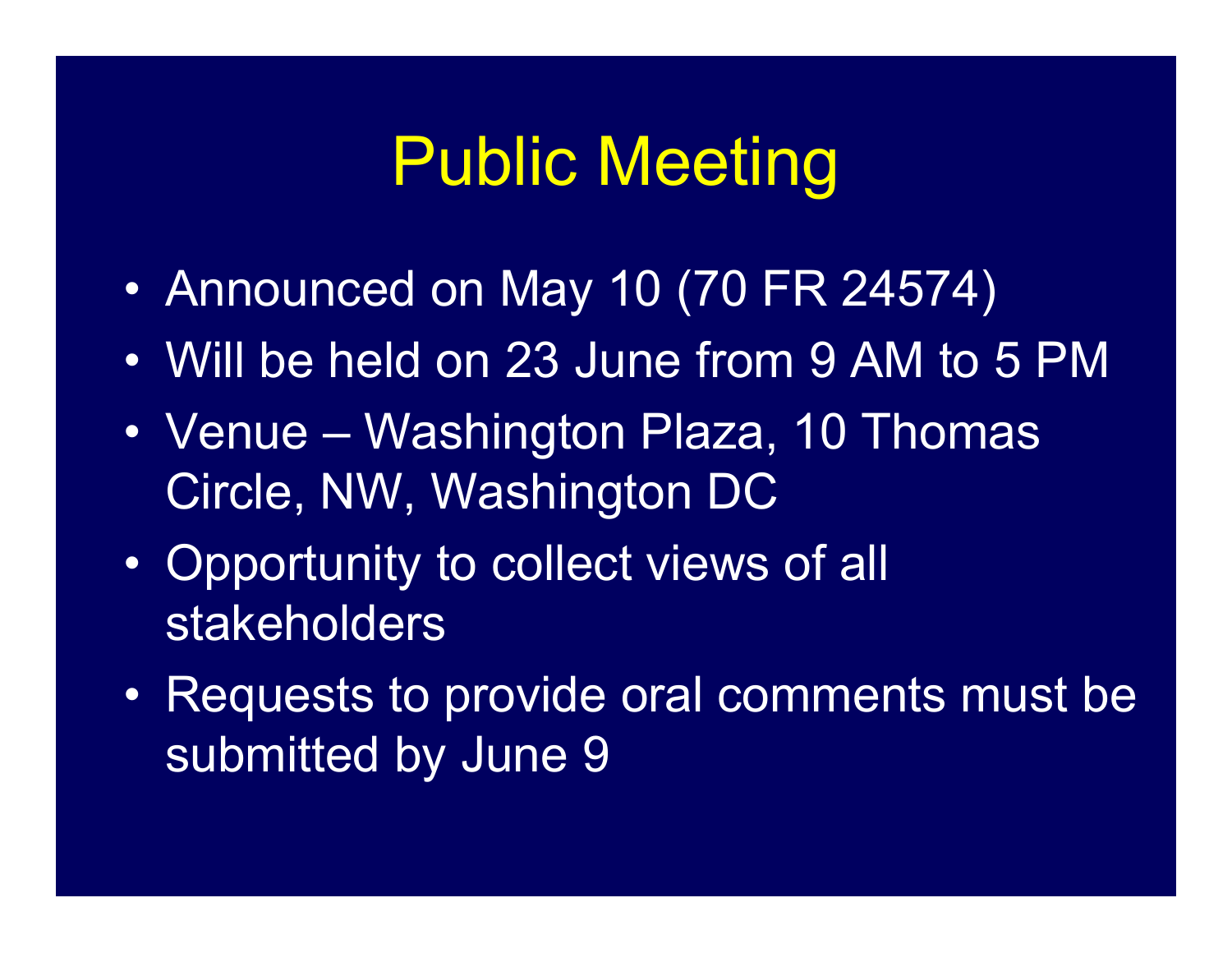#### General Issues

- Scope and purpose of a voluntary pilot program for nanoscale materials that are existing chemical substances
- The kinds of information relevant to the evaluation of potential risks from exposure to nanoscale materials
- Chemical characterization and nomenclature of nanoscale materials for regulatory purposes
- Identification of interested stakeholders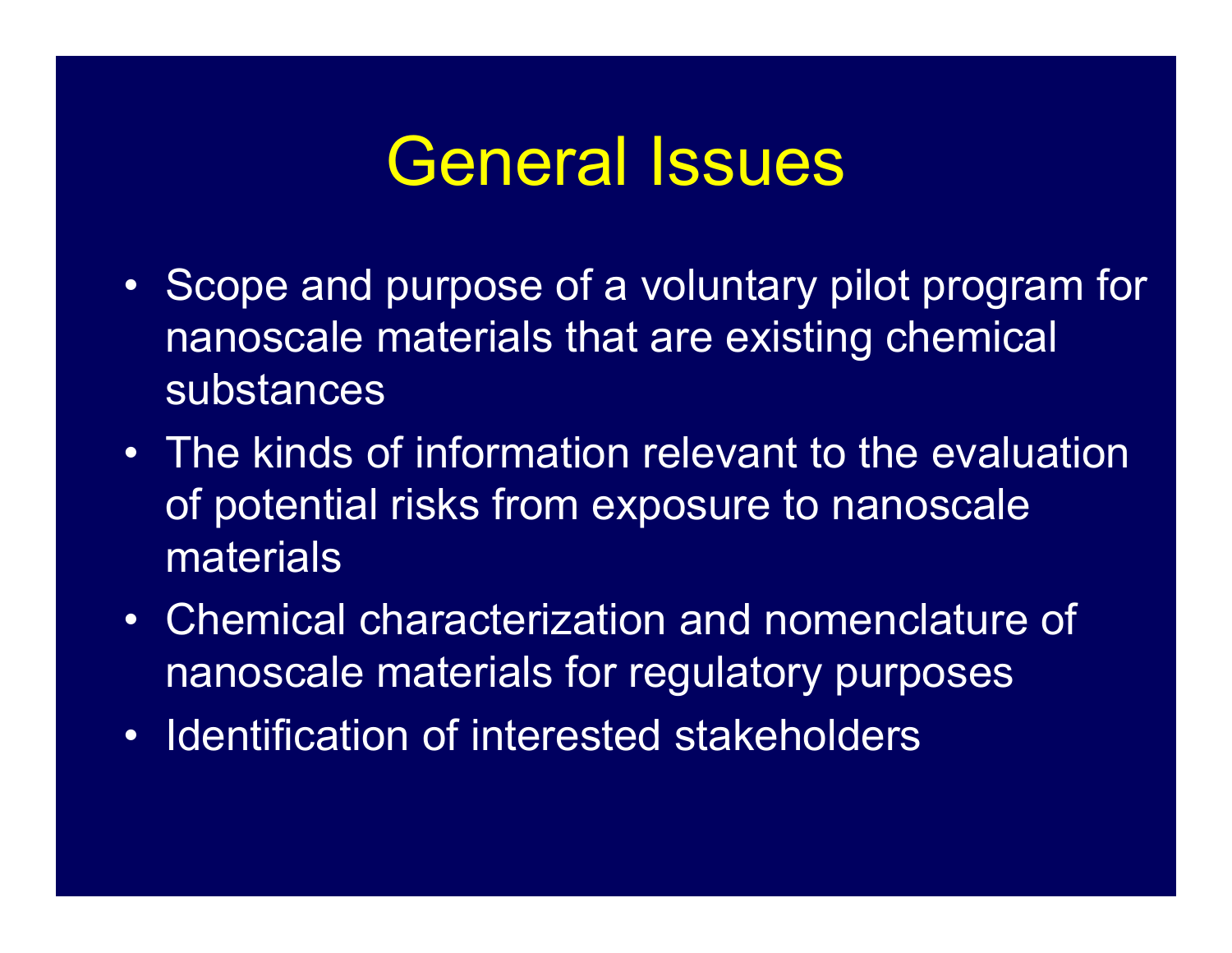## Specific Issues

- $\bullet$ Feasibility and value of a voluntary pilot program
- $\bullet$ Scope and design of a voluntary pilot program
- Information that would be useful in the evaluation of effects on human health and the environment resulting from exposure
- Size, dimensions and shapes of chemical substances that should be considered nanoscale materials
- Types of information (e.g., unique and novel properties) that would be useful to a voluntary pilot program
- Manufacturing processes for nanoscale materials and how they might relate to product identities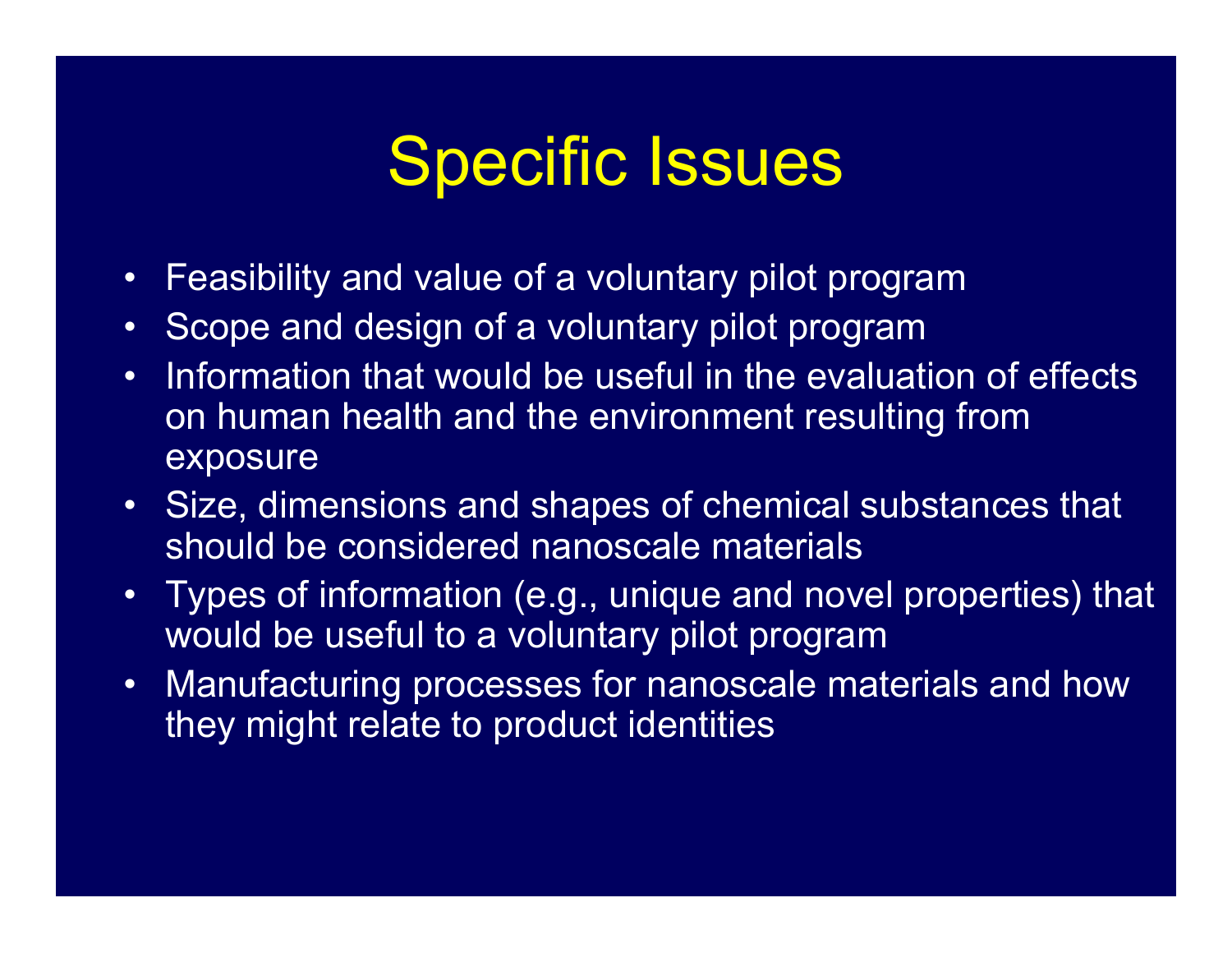## About the meeting

- Structure will become clearer when we know how many participants and who wishes to make statements
- The Agency does not have a preconceived notion about what it wants as a result
- We hope:
	- To see a convergence of views (even if only in the broadest sense)
	- That we don't see irreconcilable differences
- Comments (etc.) will be in docket OPPT-2004-0122
- Following the meeting we hope to provide a synthesis, hopefully in the form of a proposal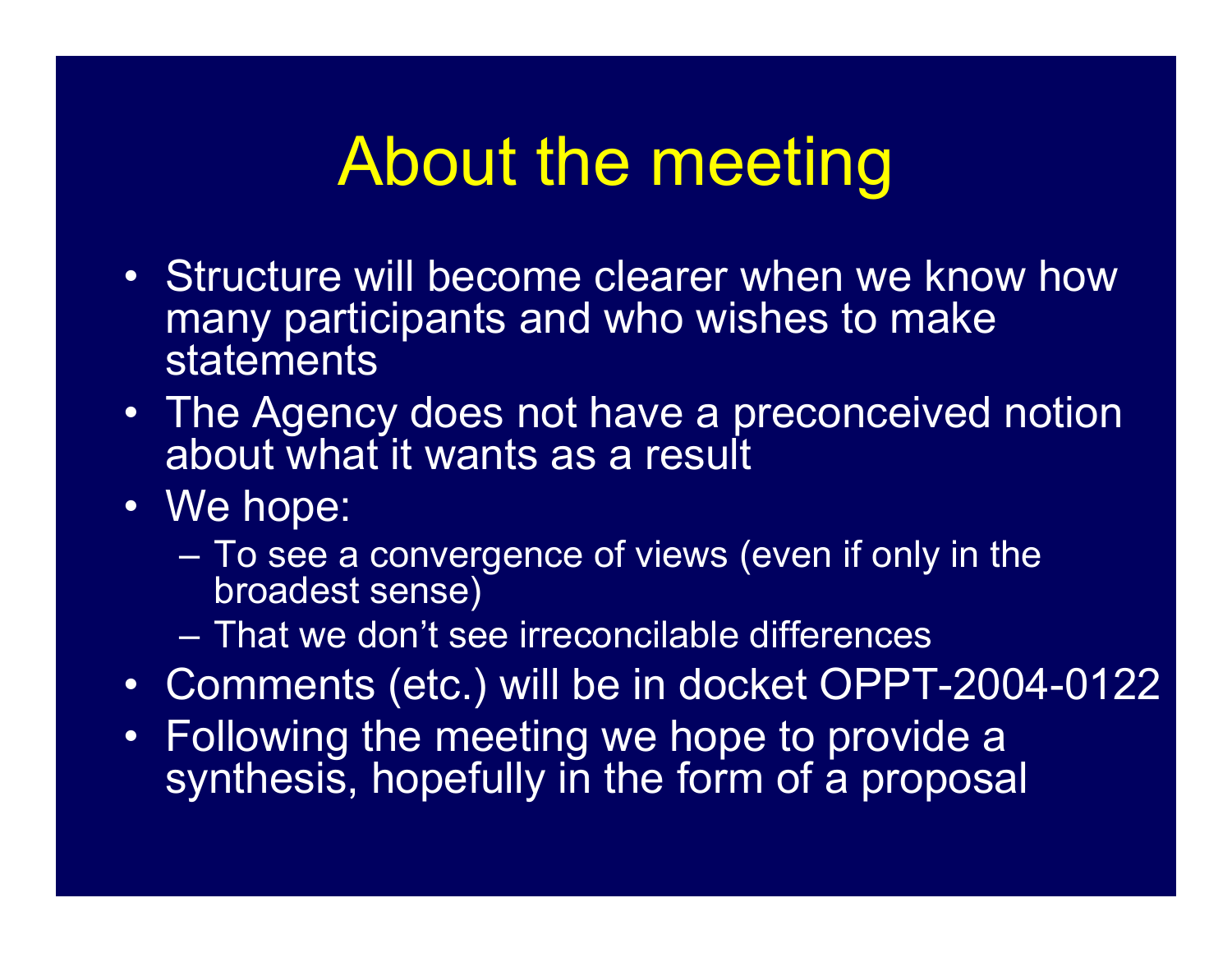#### SPC Nanotechnology Framework **Committee**

- $\bullet$  The Science Policy Council's charge to the committee is to develop a framework document that addresses all aspects of nanotechnology that are relevant to EPA, such as science and research needs, regulatory and policy implications, statutory authorities, and communication approaches
- $\bullet$  Co-chaired by ORD (Jeff Morris) and OPPT (Jim Willis)
- $\bullet$ All offices and most regions actively involved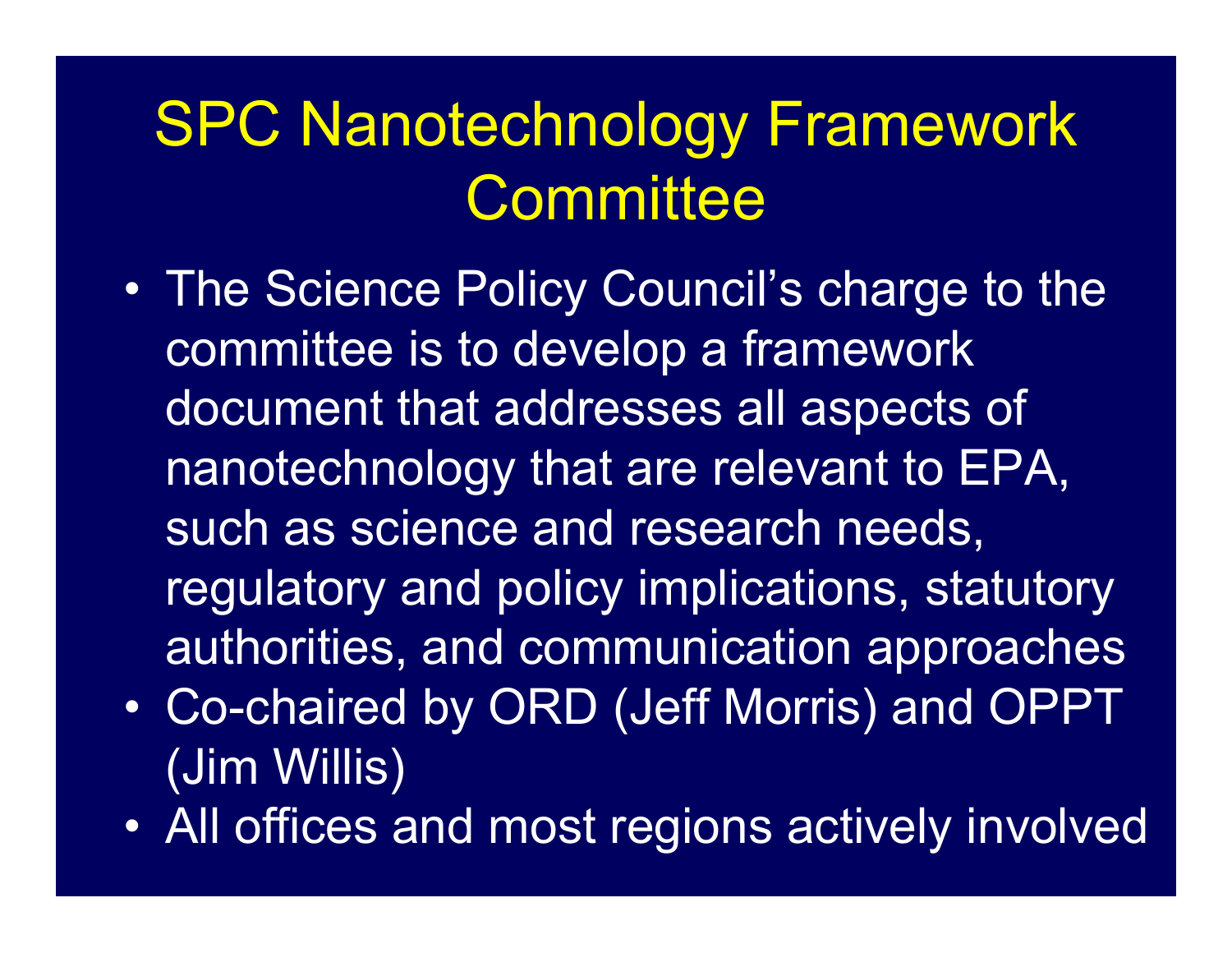### SPC – Draft Outline of Eventual Product

- NNI Strategy Workgroup
- EPA Research Strategy and Coordination
- • Risk Assessment
	- Physical-Chemical Properties and Characterization
	- Health and Ecological Effects
	- Human Exposures During Manufacture and Use
	- $\mathcal{L}_{\mathcal{A}}$ Environmental Release, Fate, and Transport
- Statutes, Regulations, Policies, Media-Specific Issues
- $\bullet$ Risk Management
- $\bullet$ Converging Technologies
- P2: Pollution Prevention and Life Cycle Analysis
- P3: Sustainability and Society
- Public Communications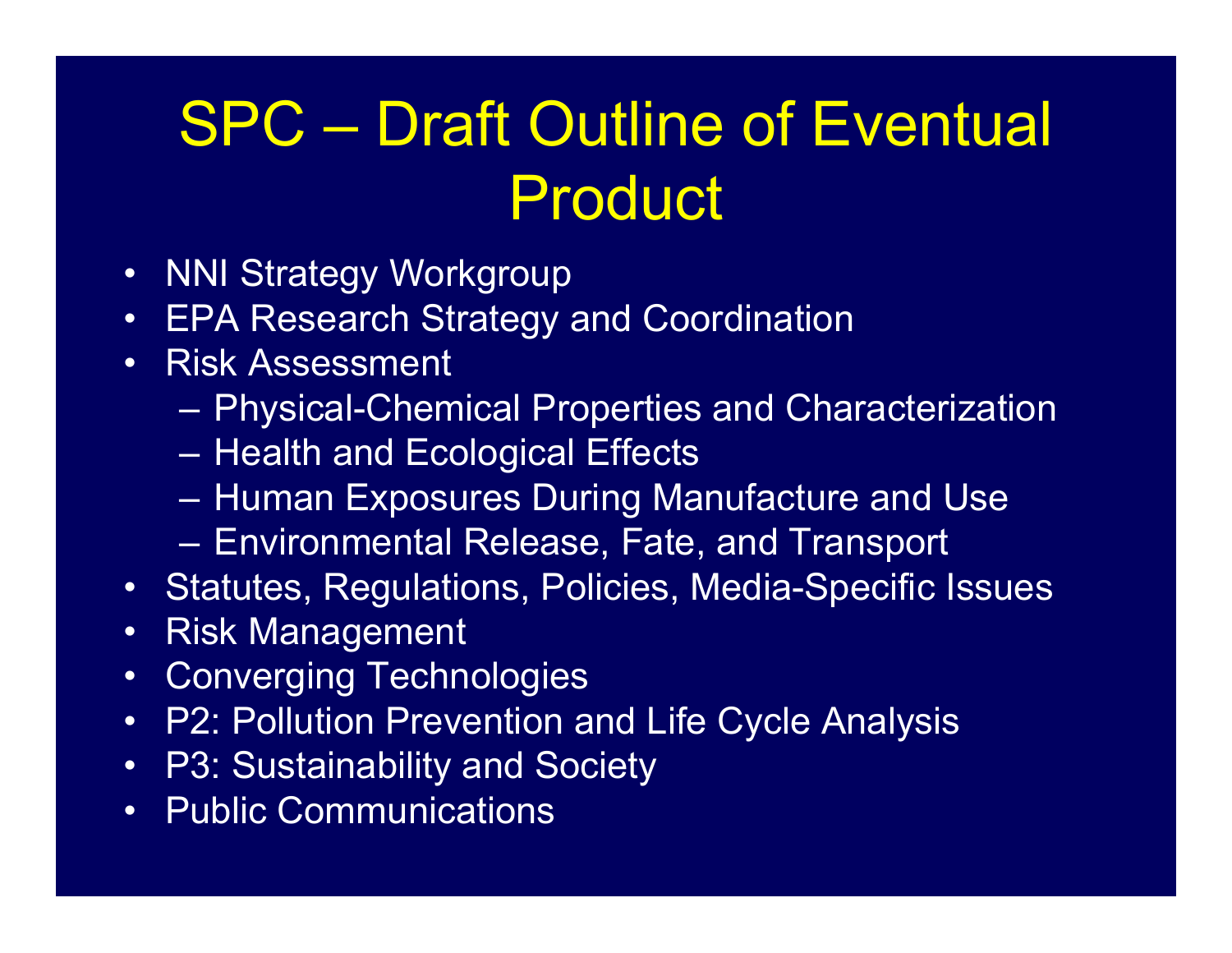## SPC – Schedule

- •
- $\bullet$ Initial Workgroup meetings The Rebruary-April 2005
- $\bullet$ Draft products submitted by workgroups June 2005
- •Workshop to develop draft document Early Sept. 2005
- $\bullet$ Draft for SPC Steering Committee review Late Sept. 2005
- •Peer review draft to SPC for approval October 2005
- •External peer review November 2005
- $\bullet$ Final review and approval by SPC December 2005
- •Publication as an SPC document January 2006

SPC Mandate **December 2004**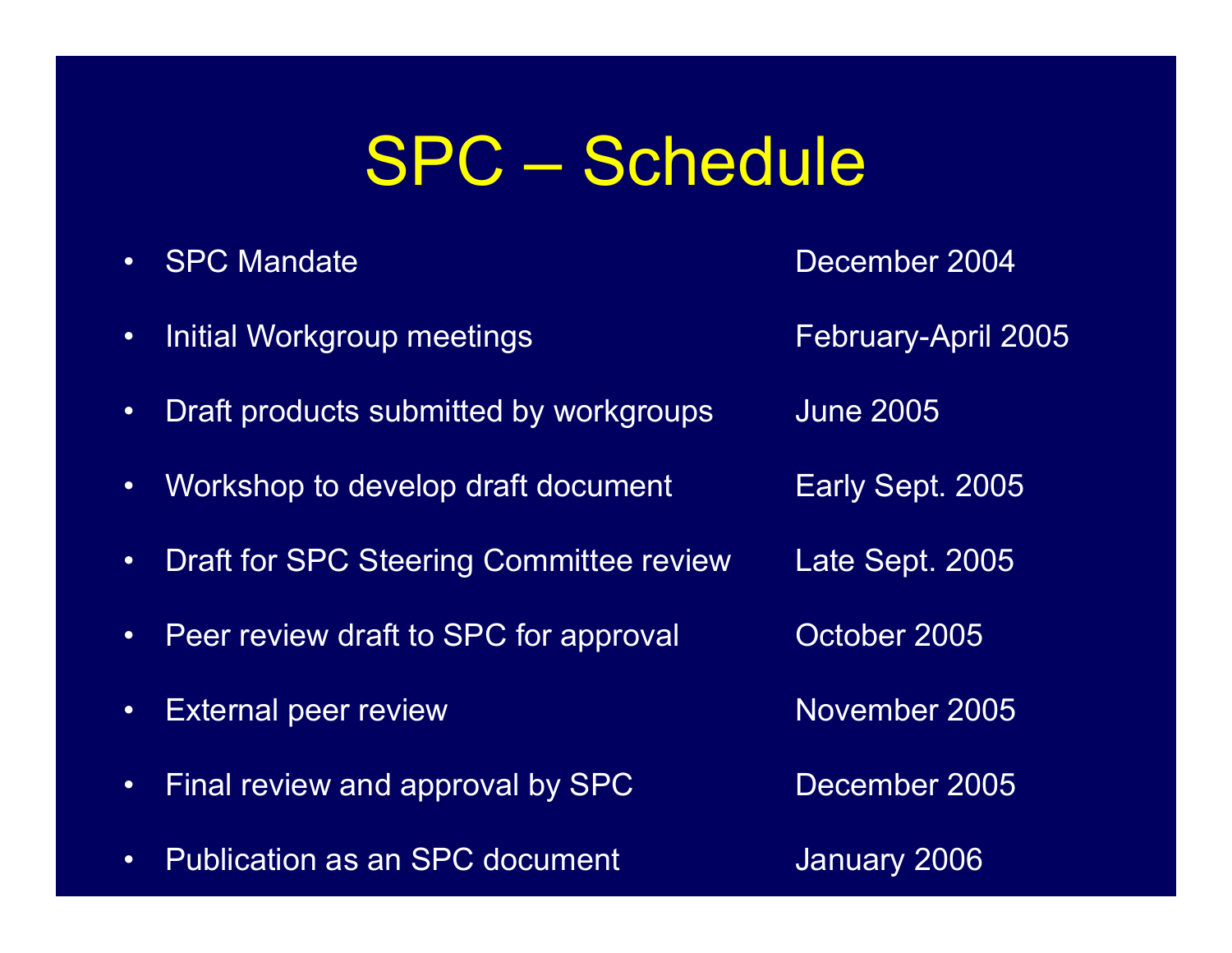## TSCA as a possible "Toolkit"

#### • Form Follows Function

- It will be important to first determine what to do with respect to nanotech, then find the appropriate tool or mix of tools to achieve success
- Some elements of TSCA are already in play, e.g., section 5 for new chemicals and section 8(e) for substantial risk
- Our regulations, as drafted, did not anticipate nanotechnology
- $\bullet$ Nanotechnology will evolve from "dumb" to "smart"
- EPA has a long, and good, track record of applying a variety and mix of approaches towards problem solving, sometimes including a blend of voluntary and regulatory approaches
- Paperwork Reduction Act (etc.) requirements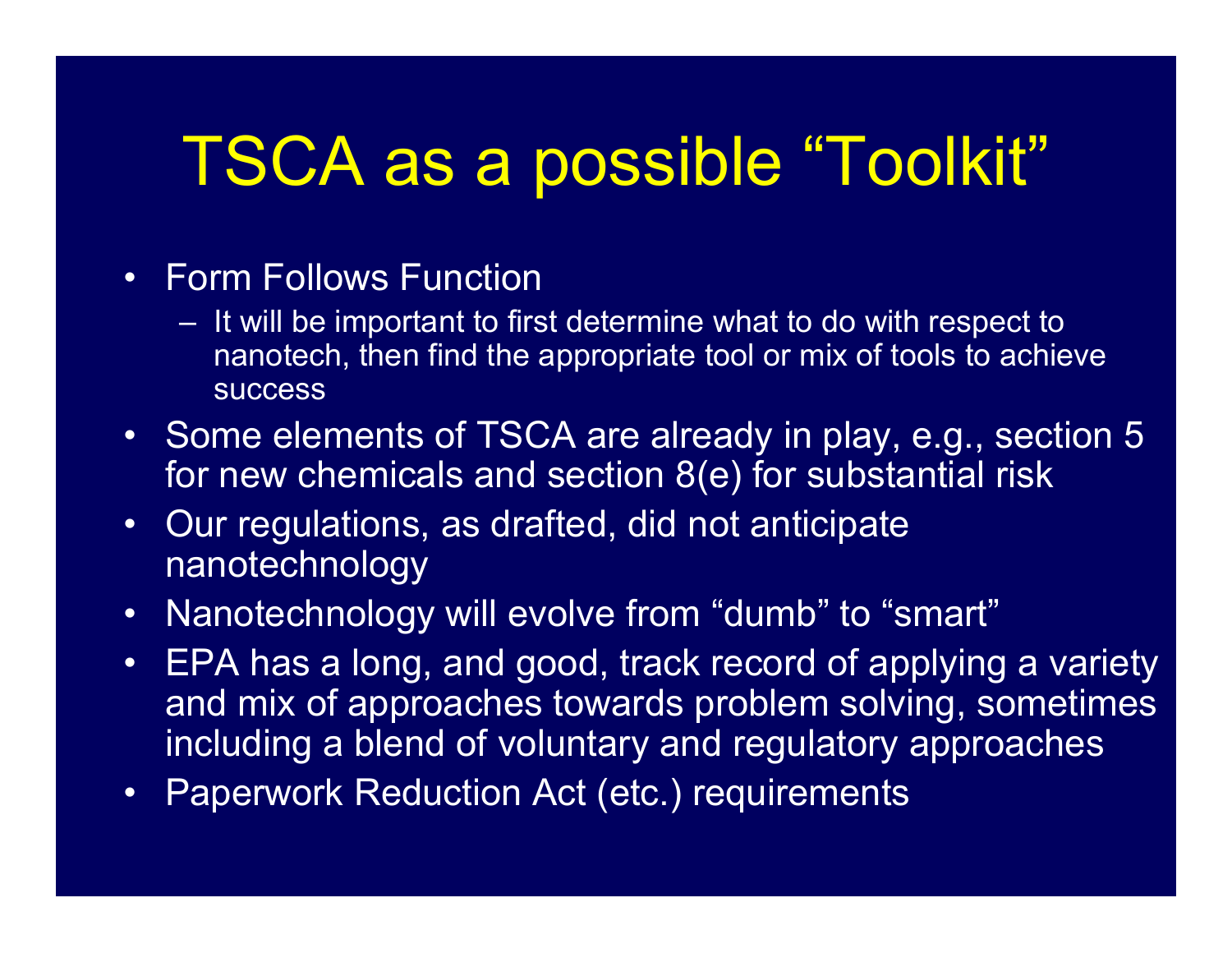## Examples of TSCA Tools

- Voluntary programs (e.g., HPV, 33/50)
- "Blended"programs (e.g., PFOA)
- Section 8(a) production, use and exposure data reporting
- Section 8(d) health and safety data reporting
- Section 4 testing
- Enforceable Consent Agreements testing
- Section 5 manufacturing and processing notices
	- 5(a)(1) new chemicals
	- 5(a)(2) significant new uses
- Section 6 control